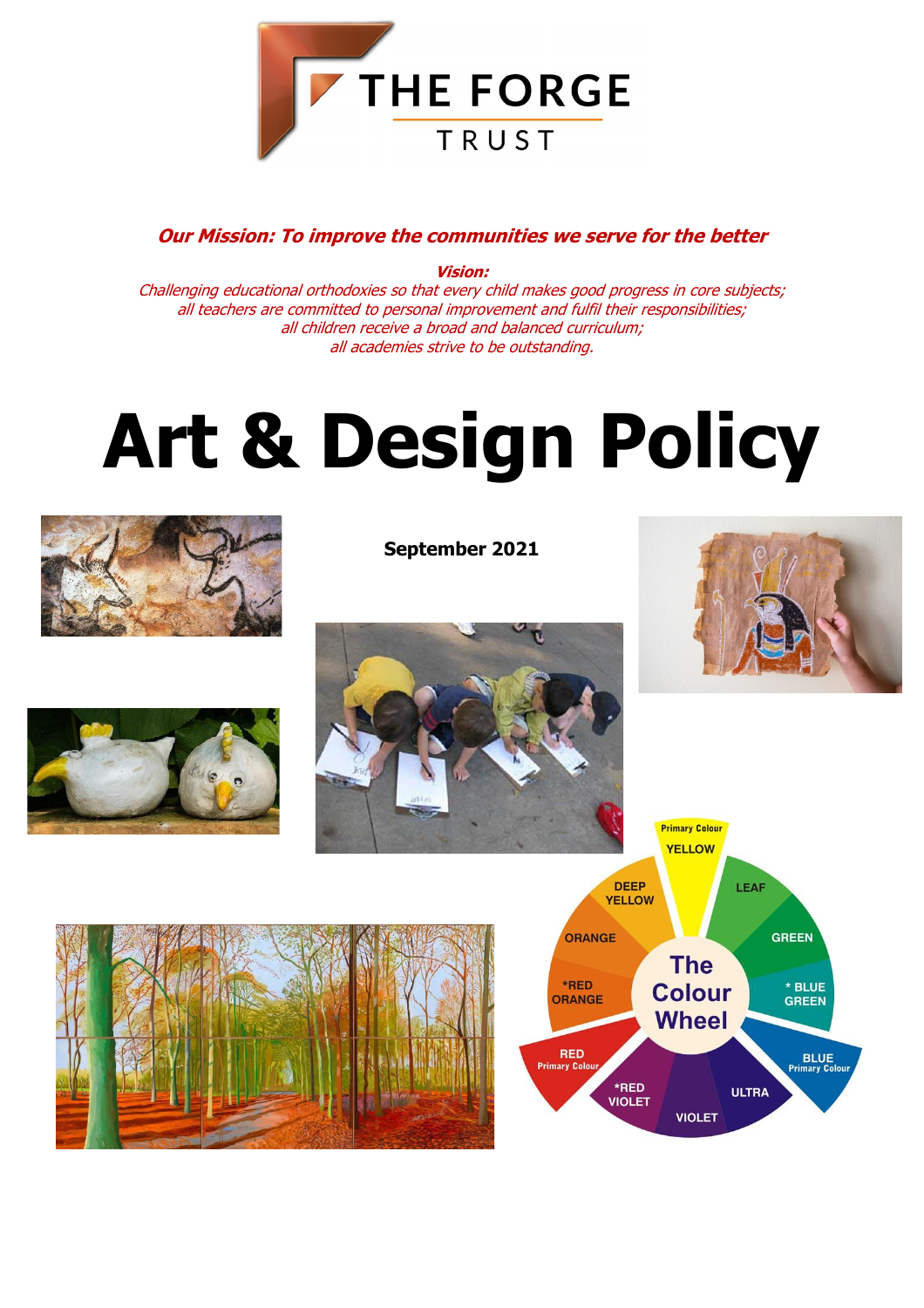#### **National Curriculum Aims**

The National Curriculum for Art and Design aims to ensure that all pupils:

- Produce creative work, exploring their ideas and recording their experiences;
- Become proficient in drawing, painting, sculpture and other art, craft and design techniques;
- Evaluate and analyse creative works using the language of art, craft and design;
- Know about great artists, craft makers and designers, and understand the historical and cultural development of their art forms.

#### **Approach to Teaching and Learning**

The approach to the teaching and learning of Art and Design is informed by an understanding of the importance of knowledge and its application. This ranges from knowledge of a range of materials, techniques and how different artists and designers from a range of cultures have developed these over time. Pupils are taught this knowledge in line with the expectations of Development Matters, and the National Curriculum in Key Stages One and Two. Our approach to teaching and learning will be characterised by a cycle of learning in which children are introduced to materials, media and techniques, learn about these and then have opportunities to explore, develop their own ideas, express themselves and share their ideas and experiences using their imagination.

Research shows that creativity often involves making links, seeing patterns and combining elements in new and different forms sometimes with surprising results. Seen in this light the teaching of the knowledge outlined above can also be seen to enhance the tools children possess in order to successfully experiment, develop their own ideas and be creative.

As pupils progress through our academy they will develop their knowledge of a range of materials as well as different media and of techniques for drawing, painting and sculpting. At each stage children will be encouraged to explore and develop ideas. Pupils will also be encouraged to develop their own techniques in using colour, pattern, texture, line, shape, form and space. Pupils will also learn about the work of a range of artists, craft makers and designers, describing the differences and similarities between different practices and disciplines, and making links to their own work. Art and Design in our academy is characterised by a balance between the explicit teaching of knowledge and skills with opportunities to experiment and practice drawing and painting techniques so pupils can apply their skills in independent pieces of work. Continuity and progression will be ensured by a scheme of work and a system of recording. Pupils will be given opportunity to develop key concepts, skills and attitudes in Art throughout the key stages.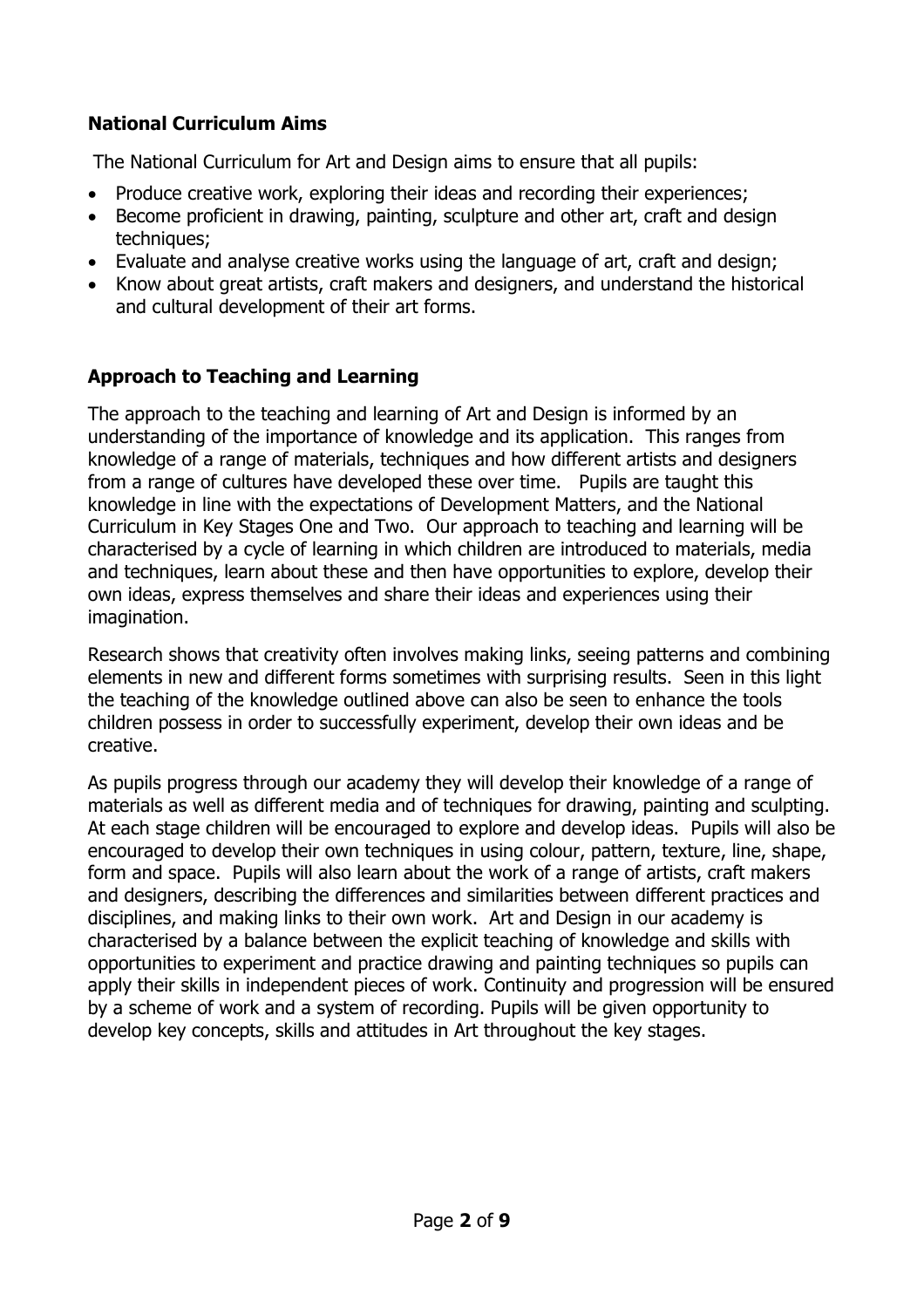Appendices 1, 2 and 3 support teacher's planning and ensures a development of skills and knowledge across year groups.

a) Key Concepts: colour, light and dark, shape, texture, pattern, tone, reference lines, form, perspective, proportion, artists and their works for content and mood.

b) Practical Skills: cutting, shaping, gathering resources, using tools, organising, clearing away.

c) Perceptual Skills: observing, recording, language, remembering, communicating, expressing, critically appreciating and visual literacy.

d) Key Attitudes: Curiosity and a willingness to explore (risk taking), respect and appreciation for their own endeavours and the endeavours of others; willingness to see art as a process where ideas are developed and refined; an appreciation of the environmentboth man-made and natural; a developing awareness and love for the visual arts; an openness and appreciation of the art and design of a range of cultures both from the past and as part of our global world and multicultural society.

We encourage visitors to share their skills with us (all DBS checked first) and organise after-school events from time to time to facilitate this.

Educational visits are an important part of our curriculum delivery.

#### **Resources**

Year Group Leaders order materials to support the objectives and activities which they have planned to deliver; this is overseen by the Art co-ordinator.

#### **ICT and Art**

Art has close links with technology and there are increasing opportunities to plan, develop, complement and present visual work using the computer and digital photography. The internet can be used to investigate and retrieve information about famous artists and their work.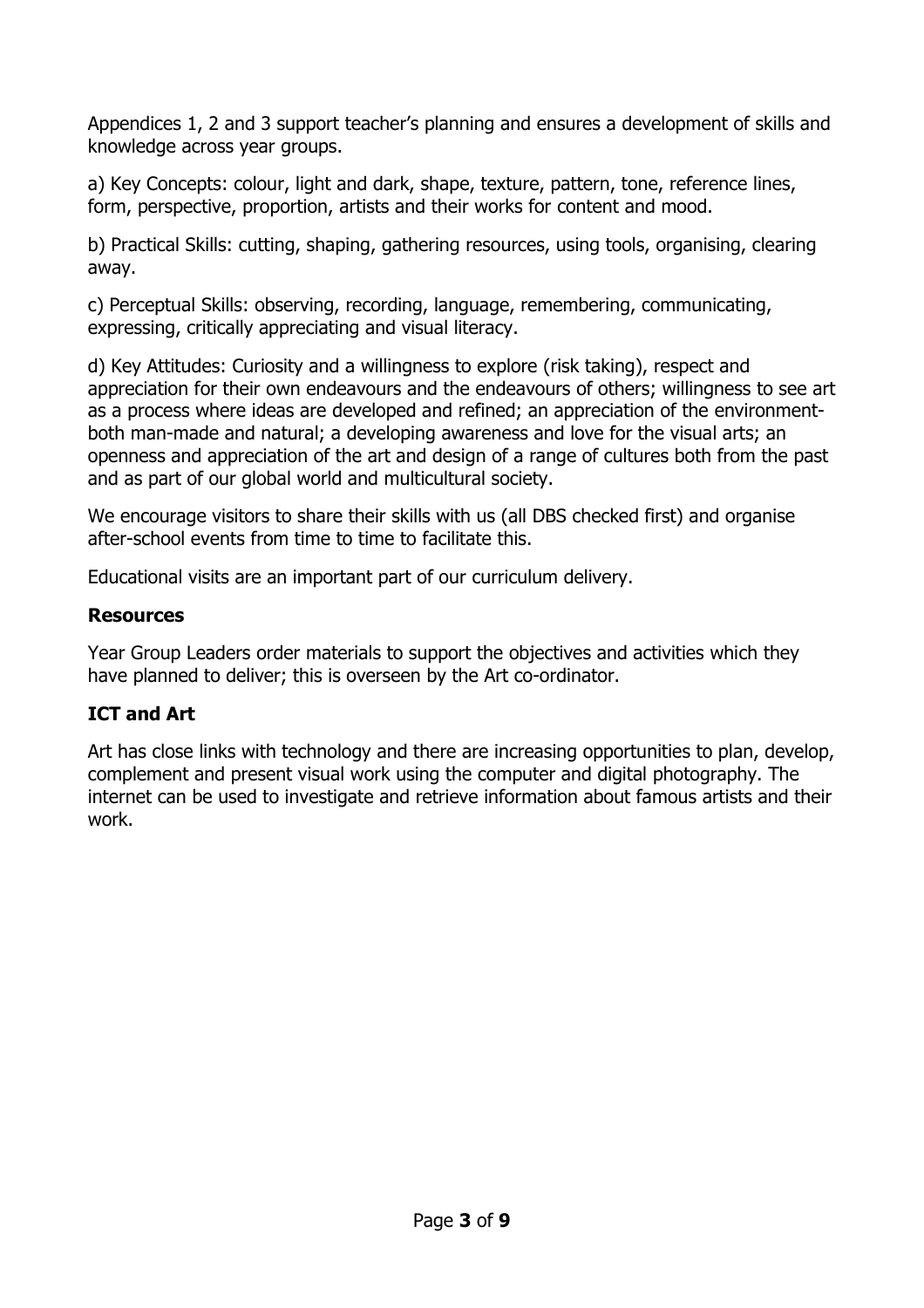Artists for each year group and art traditions/styles:

| <b>Year Group</b>  | <b>Autumn</b>                                                     | <b>Spring</b>                                                                           | <b>Summer</b>                                                                             |
|--------------------|-------------------------------------------------------------------|-----------------------------------------------------------------------------------------|-------------------------------------------------------------------------------------------|
| Pre-school         | Making marks with<br>pencils, crayons and<br>colours              | Draw a<br>representation of<br>myself                                                   | <b>Build with blocks</b>                                                                  |
| Foundation Stage 1 | Explore colours<br>through crayon,<br>paint, pencils and<br>pens. | <b>Explore Materials</b><br>and Textures by<br>making monsters<br>with clay             | Using construction<br>sets to make a bed<br>for teddy                                     |
| Foundation Stage 2 | Self-Portraits<br>Colour mixing and<br>clay hedgehog<br>models    | <b>Colour Mixing</b><br>Colours of the<br>rainbow, using<br>different brushes           | <b>Castle Models</b><br>Joining materials<br>and using tools to<br>make a boat            |
| Year 1             | David Hockney<br>(Self-portraits)                                 | Georgia O Keeffe                                                                        | Monet                                                                                     |
| Year 2             | Cezan<br>(Jamaican art)                                           | Clay<br>(Clay animals)                                                                  | Stained glass<br>windows (RE)                                                             |
| Year <sub>3</sub>  | Andy Warhol<br>(Stone age art)                                    | Seurat<br>(Impressionist)                                                               | Drawing & Painting<br>(Constable<br>Woodman)                                              |
| Year 4             | Fujishima Takeji                                                  | Rouseau/ Aboriginal<br>Art                                                              | Kandinsky/ Georgia<br>O Keeffe Art<br>inspired by Music                                   |
| Year 5             | 20 <sup>th</sup> Century<br>Portraiture: Matisse<br>and Warhol    | Van Gogh (Starry<br>Night) Exploring the<br>Northern Lights                             | Comparing<br>impressionism to<br>Chinese<br>representations of<br>rivers and<br>mountains |
| Year <sub>6</sub>  | Davinci to Lowry                                                  | War Poetry<br>(exploration and<br>responses to war<br>poetry with a range<br>of media). | Van Gogh                                                                                  |

### **Equal Opportunities**

We provide activities for all pupils in which equality of opportunity is supported irrespective of gender, SEN, race, creed and disability, taking into account the individual needs of all children. We use art from different times, places and cultures to illustrate to children the diversity of our world.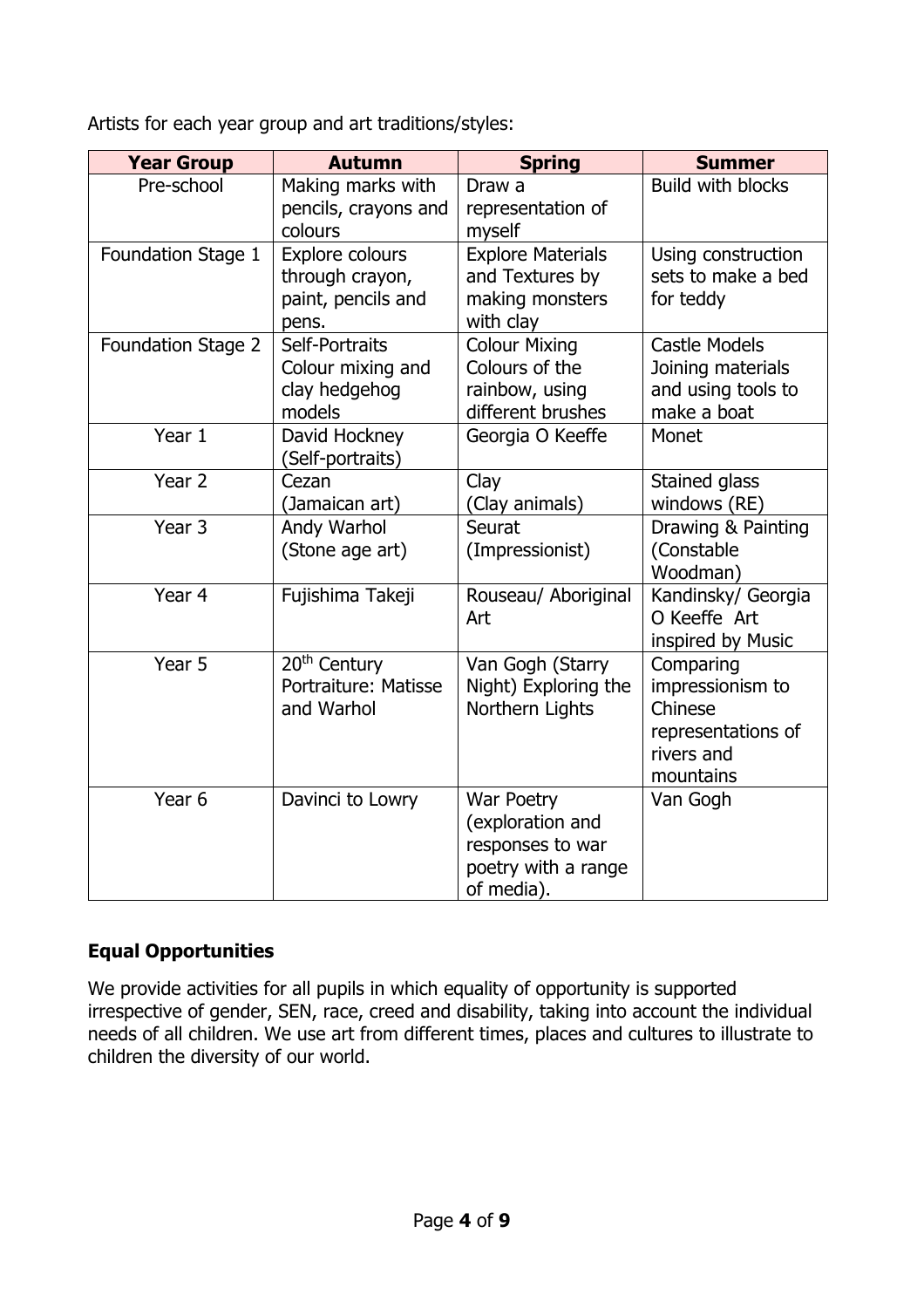## **National Curriculum Subject Content**

| <b>Year Group</b> | <b>Objectives</b>                                                                                                      |
|-------------------|------------------------------------------------------------------------------------------------------------------------|
| Year 1            | <b>Subject Content</b>                                                                                                 |
| &                 | $\triangleright$ Use a range of materials creatively to design and make products;                                      |
| Year 2            | $\triangleright$ Use drawing, painting and sculpture to develop and share their ideas,<br>experiences and imagination; |
|                   | Develop a wide range of art and design techniques in using colour,<br>➤                                                |
|                   | pattern, texture, line, shape, form and space;                                                                         |
|                   | $\triangleright$ Learn about the work of a range of artists, craft makers and                                          |
|                   | designers, describing the differences and similarities between different                                               |
|                   | practices and disciplines, and making links to their own work.                                                         |
| <b>Year 3-6</b>   | <b>Subject Content</b>                                                                                                 |
|                   | $\triangleright$ Use a range of materials creatively to design and make products;                                      |
|                   | $\triangleright$ Use drawing, painting and sculpture to develop and share their ideas,                                 |
|                   | experiences and imagination;                                                                                           |
|                   | $\triangleright$ Develop a wide range of art and design techniques in using colour,                                    |
|                   | pattern, texture, line, shape, form and space;                                                                         |
|                   | $\triangleright$ Learn about the work of a range of artists, craft makers and                                          |
|                   | designers, describing the differences and similarities between different                                               |
|                   | practices and disciplines, and making links to their own work;                                                         |
|                   | $\triangleright$ Create sketch books to record their observations and use them to                                      |
|                   | review and revisit ideas;                                                                                              |
|                   | Improve the mastery of art and design techniques, including drawing,<br>≻                                              |
|                   | painting and sculpture with a range of materials (e.g. pencil, charcoal,                                               |
|                   | paint, clay);                                                                                                          |
|                   | $\triangleright$ About great artists, architects and designers in history.                                             |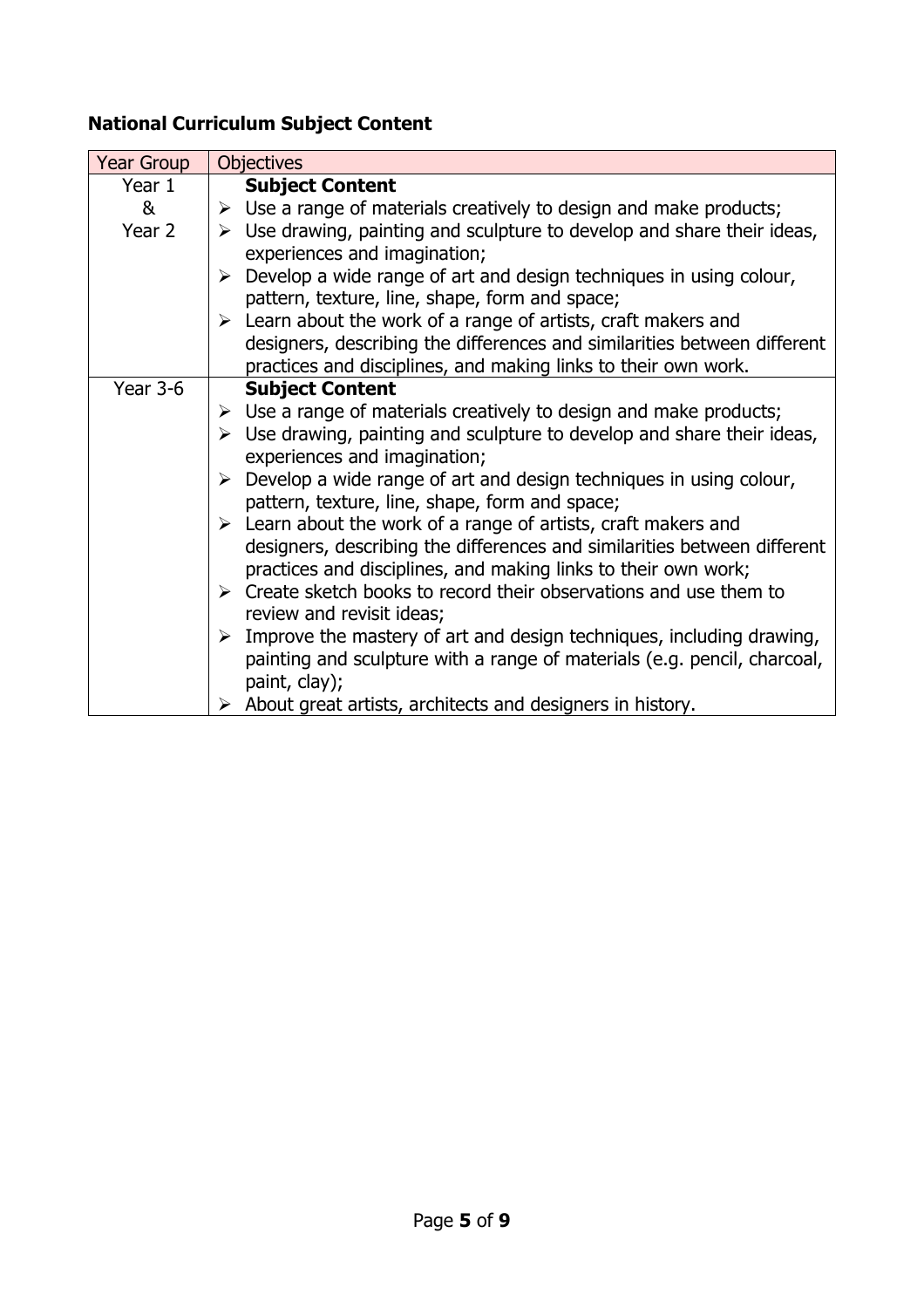### **Monitoring**

It is the responsibility of the Art co-ordinator to ensure the implementation of this policy, monitor standards, offer advice and support to staff, provide a model and promote excellence in children's achievements.

This will involve the following cycle:



The co-ordinator will ensure that development priorities are reflected in the Subject Action Plan. They will attend termly network meetings for Art and work collaboratively with other leaders in The Forge Trust to improve the curriculum. CPD, standards and provision in the subject.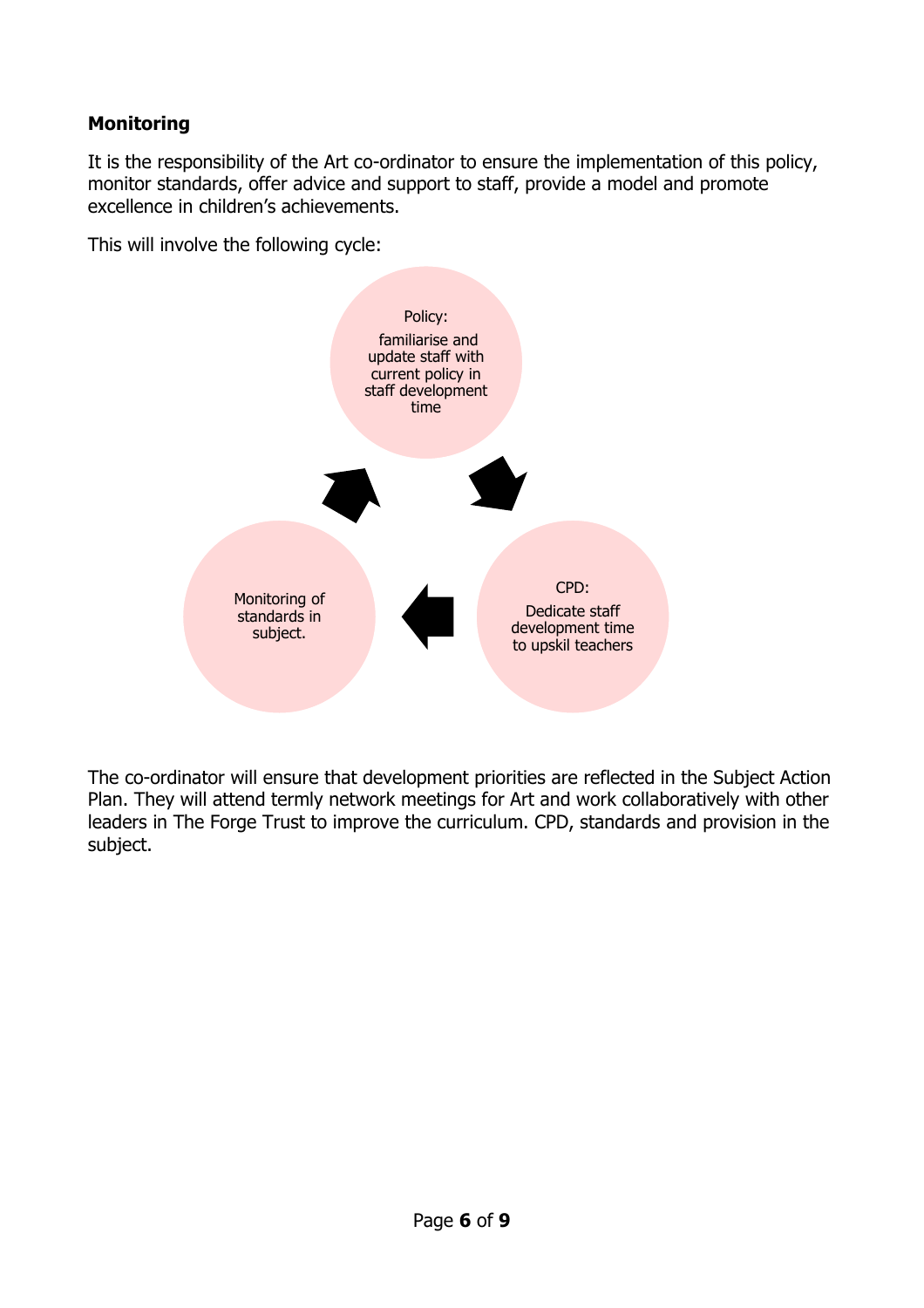| <b>Drawing</b>                                                                                                                                                                                      | <b>Drawing Skills</b>                                                                                                                                                                                                     | <b>Painting Skills</b>                                                                                                                                                                                                                                                | <b>3D Work Skills</b>                                                                                                                                                           | <b>Collage Skills</b>                                                                                                              | <b>Printing Skills</b>                                                                                                                                                                                            | <b>Textiles</b>                                                                                                                                           |
|-----------------------------------------------------------------------------------------------------------------------------------------------------------------------------------------------------|---------------------------------------------------------------------------------------------------------------------------------------------------------------------------------------------------------------------------|-----------------------------------------------------------------------------------------------------------------------------------------------------------------------------------------------------------------------------------------------------------------------|---------------------------------------------------------------------------------------------------------------------------------------------------------------------------------|------------------------------------------------------------------------------------------------------------------------------------|-------------------------------------------------------------------------------------------------------------------------------------------------------------------------------------------------------------------|-----------------------------------------------------------------------------------------------------------------------------------------------------------|
| <b>Techniques</b>                                                                                                                                                                                   |                                                                                                                                                                                                                           |                                                                                                                                                                                                                                                                       |                                                                                                                                                                                 |                                                                                                                                    |                                                                                                                                                                                                                   | <b>Skills</b>                                                                                                                                             |
| Makes marks, signs and<br>symbols on a variety of<br>types of paper and will<br>use a variety/all<br>tools/media offered.<br>Work spontaneously &<br>expressively using<br>marks, lines and curves. | Hold and use drawing tools<br>such as pencils and crayons<br>and use them with some<br>dexterity and control to<br>investigate marks and<br>represent their observation,<br>memories and ideas with<br>purpose/intention. | Select and use different<br>brushes to explore and<br>make marks of different<br>thicknesses; use wet and dry<br>paint techniques.                                                                                                                                    | Handle and manipulate rigid<br>and malleable materials such<br>as clay, card and found<br>objects to represent<br>something known and<br>suggest familiar objects or<br>things. | Select with thought,<br>different materials from the<br>teachers resources,<br>considering content, shape,<br>surface and texture. | Apply ink or paint to a<br>shape or surface to<br>experiment with printing<br>and improving the quality<br>and placement of the<br>image. They can use<br>hands, feet, shapes,<br>objects and found<br>materials. | Select organise and<br>use materials such as<br>threads, cottons, wool,<br>raffia, paper strips and<br>natural fibres to make<br>a simple craft product.  |
| Explore tone using<br>different grades of<br>pencil, pastel and chalk<br>and will experiment and<br>investigate.                                                                                    | Use a viewfinder to select a<br>view, or shapes and visual<br>clues in an image and then<br>record what is selected<br>within the frame.                                                                                  | Spread and apply paint to<br>make a background using<br>wide brushes and other tools<br>to express backgrounds and<br>context.                                                                                                                                        | Model in malleable/plastic<br>materials and control form<br>to assemble basic shapes or<br>forms. eg. Bodies/heads and<br>add surface features.                                 | Select, sort and modify by<br>cutting, tearing with care<br>before adding other marks<br>and colour to represent an<br>idea.       | Monoprint by marking<br>onto an ink block, or<br>drawing onto the back of<br>paper on an inked block,<br>controlling line and tone<br>using tools or pressure.                                                    | Sort, select and control<br>colour, line, shape,<br>texture to make and<br>control fabric and<br>textile surfaces from<br>the study of a craft<br>artist. |
| Uses line to represent<br>objects seen,<br>remembered or<br>imagined working<br>spontaneously and<br>expressively.                                                                                  | Draw carefully in line from<br>observation, recording<br>shapes and positioning all<br>marks/features with some<br>care.                                                                                                  | Investigate mark-making<br>using thick brushes, sponge<br>brushes for particular<br>effects.                                                                                                                                                                          | Respond to sculptures and<br>craft artists to help them<br>adapt and make their own<br>work.                                                                                    | Sort and use according to<br>specific qualities. eg) warm,<br>cold, shiny, smooth                                                  | Take rubbings from<br>texture to understand and<br>inform their own texture<br>prints.                                                                                                                            | Collect, deconstruct,<br>discuss and use fabrics<br>and cloth to<br>reassemble new work.                                                                  |
| Use line and tone to<br>represent things seen,<br>remembered or<br>observed                                                                                                                         | Make quick line and shape<br>drawings from observation<br>adding light/dark tone,<br>colour and features.                                                                                                                 | Investigate, experiment, mix<br>and apply colour for<br>purposes to represent real-<br>life, ideas and convey mood.                                                                                                                                                   | Feel, recognise and control<br>surface experimenting with<br>basic tools on rigid / pliable<br>materials                                                                        | Engage in more complex<br>activities. eg)control surface<br>decoration of materials with<br>clear intentions                       | Repeat a pattern,<br>randomly placed or tiled in<br>a grid with a range of<br>blocks.                                                                                                                             | Cut threads and fibres.<br>stitch, sew together<br>and surface decorate<br>using adhesive and<br>bead or buttons.                                         |
| Use a journal or<br>sketchbook to record<br>what they see and<br>collect, recording new<br>processes and<br>techniques.                                                                             | Record ideas, observations<br>and designs in a visual<br>journal to support the<br>development of ideas and<br>skills.                                                                                                    | Use colour and painting skills<br>and apply surface<br>techniques to create or<br>suggest a place, time or<br>season.                                                                                                                                                 | Use clay to construct a<br>simple functional form such<br>as a pinch pot or coil pot,<br>smoothing and joining clay<br>with care.                                               | Use paste and adhesives to<br>select and place cut and torn<br>shapes onto a surface to<br>convey an idea.                         | Explore and create<br>patterns and textures with<br>an extended range of<br>found materials. eg)<br>sponges, leaves, fruit, ink<br>pads                                                                           | Weave in a simple<br>loom and build<br>constructed textile<br>surfaces.                                                                                   |
| Study of artists-critical and contextual skills                                                                                                                                                     |                                                                                                                                                                                                                           | Look at and describe what they see, think and feel when looking at images and artefacts, identifying different art forms and suggest reasons for the<br>artist's intention or meaning of the work. Can use their consideration of artist's work to improve their own. |                                                                                                                                                                                 |                                                                                                                                    |                                                                                                                                                                                                                   |                                                                                                                                                           |

## **Appendix 1: Progression in Art & Design through Skills and Techniques – By the end of KS1**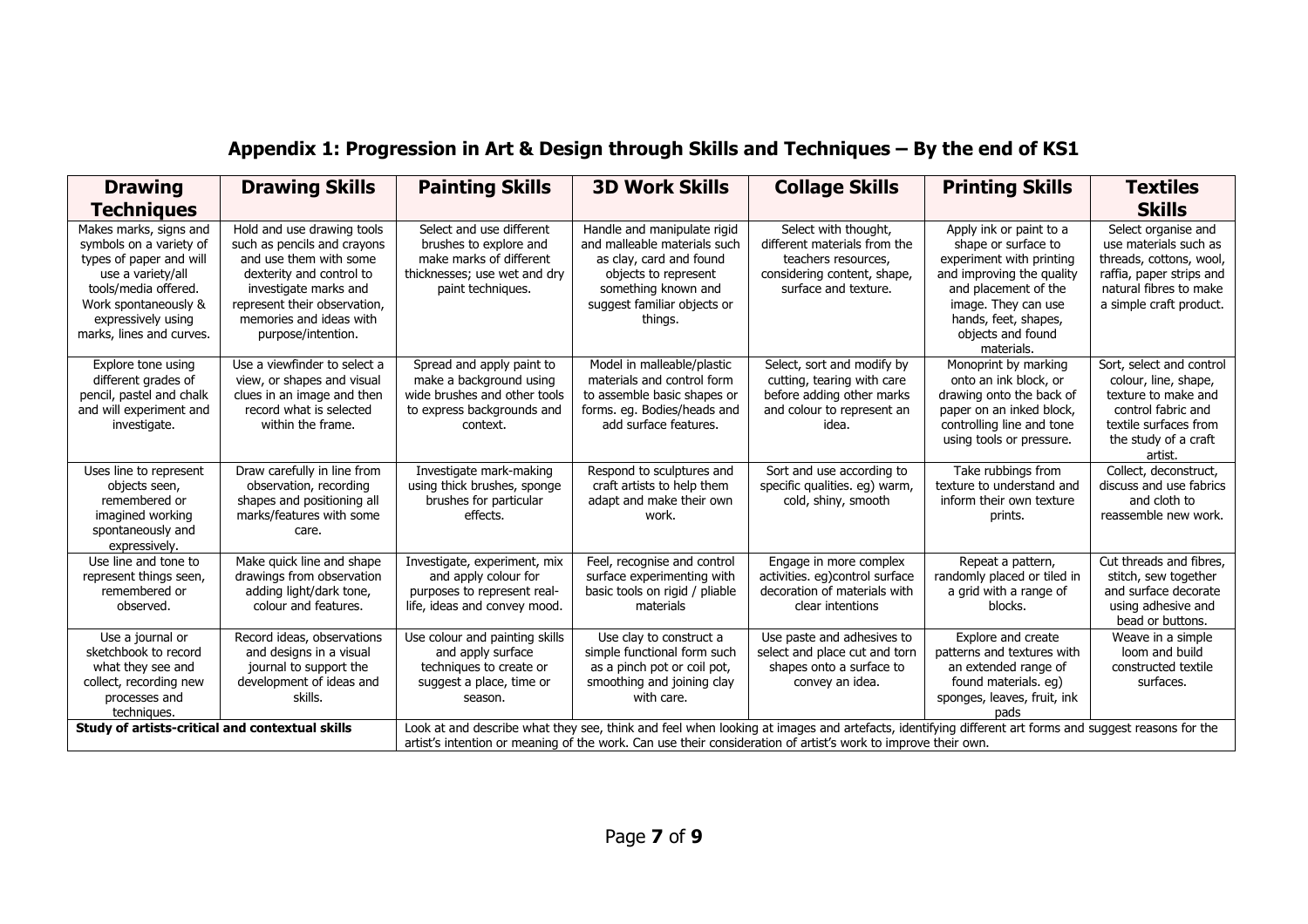## **Appendix 2: Progression in Art & Design through Skills and Techniques – By the end of Y3/4 in KS2**

| <b>Drawing</b>                                                                                                                                                                                                                                                                                                                       | <b>Drawing Skills</b>                                                                                                                | <b>Painting Skills</b>                                                                                               | <b>3D Work Skills</b>                                                                                                | <b>Collage Skills</b>                                                                                      | <b>Printing Skills</b>                                                                                                | <b>Textiles</b>                                                                                         |
|--------------------------------------------------------------------------------------------------------------------------------------------------------------------------------------------------------------------------------------------------------------------------------------------------------------------------------------|--------------------------------------------------------------------------------------------------------------------------------------|----------------------------------------------------------------------------------------------------------------------|----------------------------------------------------------------------------------------------------------------------|------------------------------------------------------------------------------------------------------------|-----------------------------------------------------------------------------------------------------------------------|---------------------------------------------------------------------------------------------------------|
| <b>Techniques</b>                                                                                                                                                                                                                                                                                                                    |                                                                                                                                      |                                                                                                                      |                                                                                                                      |                                                                                                            |                                                                                                                       | <b>Skills</b>                                                                                           |
| Explores shading using<br>different media to achieve<br>a range of light and dark<br>tones, black to white.                                                                                                                                                                                                                          | Use and manipulate a range<br>of drawing tools with control<br>and dexterity applying<br>teacher guidance.                           | Understand how artists<br>use warm and cool colour<br>using this when mixing<br>paint to express a mood in<br>a work | Create textured surfaces<br>using rigid and plastic<br>materials and a variety of<br>tools.                          | Improve skills of overlapping<br>and overlaying to place<br>objects in front and behind.                   | Explore lines, marks and<br>tones through<br>monoprinting on a variety<br>of papers to create an<br>image.            | Weave paper and find<br>materials to represent<br>an image. eg)<br>landscape, pattern or<br>texture     |
| Draw familiar things from<br>different viewpoints and<br>combines images to make<br>new images.                                                                                                                                                                                                                                      | Use a viewfinder to select a<br>view and visual clues in an<br>image, then record what is<br>in the frame.                           | Represent things<br>observed, remembered or<br>imagined, using colour<br>selecting appropriate paint<br>and brushes. | Construct a structure in<br>linear or soft media before<br>then covering the surface to<br>make a form.              | Cut multiple shapes with<br>scissors and arrange/stick<br>these on a surface for a<br>purpose.             | Explore images and<br>recreate texture in a<br>Collograph print using e.g.<br>corrugated card, string,<br>pressprint. | Able to discriminate<br>between fabric<br>materials to select and<br>assemble a<br>constructed form.    |
| Use line, tone, shape and<br>mark with care to<br>represent things seen,<br>imagined or remembered.                                                                                                                                                                                                                                  | Draw in line with care when<br>taking a line for a walk, or in<br>scale applying rules of<br>simple perspective.                     | Introduce different types<br>of brushes for specific<br>purposes.                                                    | Design and make a 3D form<br>as a maquette for a larger<br>imagined piece and consider<br>form/function.             | Experiment with creating<br>mood, feeling, movement<br>and areas of interest using<br>different media      | Explore colour mixing<br>through printing, using<br>two coloured inks, a roller.<br>a stencil or pressprint.          | Print on fabric using a<br>monoprint block or tile,<br>or as part of a group<br>using a simple stencil. |
| Investigate and<br>experiment with formal<br>elements to make<br>drawings that convey<br>meaning.                                                                                                                                                                                                                                    | Make quick studies from<br>observation to record action<br>or movement with some<br>fluency.                                         | Explore the effect on paint<br>of adding water, glue,<br>sand, sawdust and use<br>this in painting.                  | Identify and assemble found<br>materials to make a new<br>form, carefully covering with<br>ModRoc or papier mache    | Interpret stories, music,<br>poems and other stimuli and<br>represent these using mixed<br>media elements. | Design a complex pattern<br>made up from two or<br>more motifs and print a<br>tiled version.                          | Attach different<br>elements using<br>stitching, using<br>straight stitch, running<br>or cross-stitch.  |
| Use drawing to design and<br>arrange research and<br>elements of ideas to<br>compose and plan<br>drawings, painting or<br>prints.                                                                                                                                                                                                    | Use a visual<br>journal/sketchbook to<br>support the development of<br>a design over several stages.                                 | Mix and use primary and<br>secondary colours with<br>the addition of black and<br>white and other hues.              | Scale a design up to a larger<br>scale and work as part of a<br>group to create a human<br>scale structure or form   | Use the natural/town<br>environment as a stimulus<br>for a mixed media work to<br>convey meaning.          | Compare own design and<br>pattern making with that<br>of well-known designers or<br>familiar patterns.                | Explore negative and<br>positive,                                                                       |
| Use a journal/sketchbook<br>to plan and develop ideas,<br>gather evidence and<br>investigate testing media.                                                                                                                                                                                                                          | Draw with coloured media<br>descriptively and<br>expressively to represent<br>ideas and objects with<br>increasing accuracy/fluency. | Create a painting from<br>designs and research to<br>communicate an idea or<br>emotion.                              | Able to build in clay a<br>functional form using<br>two/three building<br>techniques and some<br>surface decoration. | Make a representational<br>textured image from found<br>textures that have been<br>selected.               | Cut a simple stencil and<br>use this for making printed<br>shapes.                                                    |                                                                                                         |
| Can describe the work of artists, craftspeople and designers to build understanding and discuss this with others. Can use work of other cultures as<br>Study of artists-critical and contextual skills<br>a stimulus to develop ideas and ways of making and decoration. Can learn about 'how to' from studying other artist's work. |                                                                                                                                      |                                                                                                                      |                                                                                                                      |                                                                                                            |                                                                                                                       |                                                                                                         |